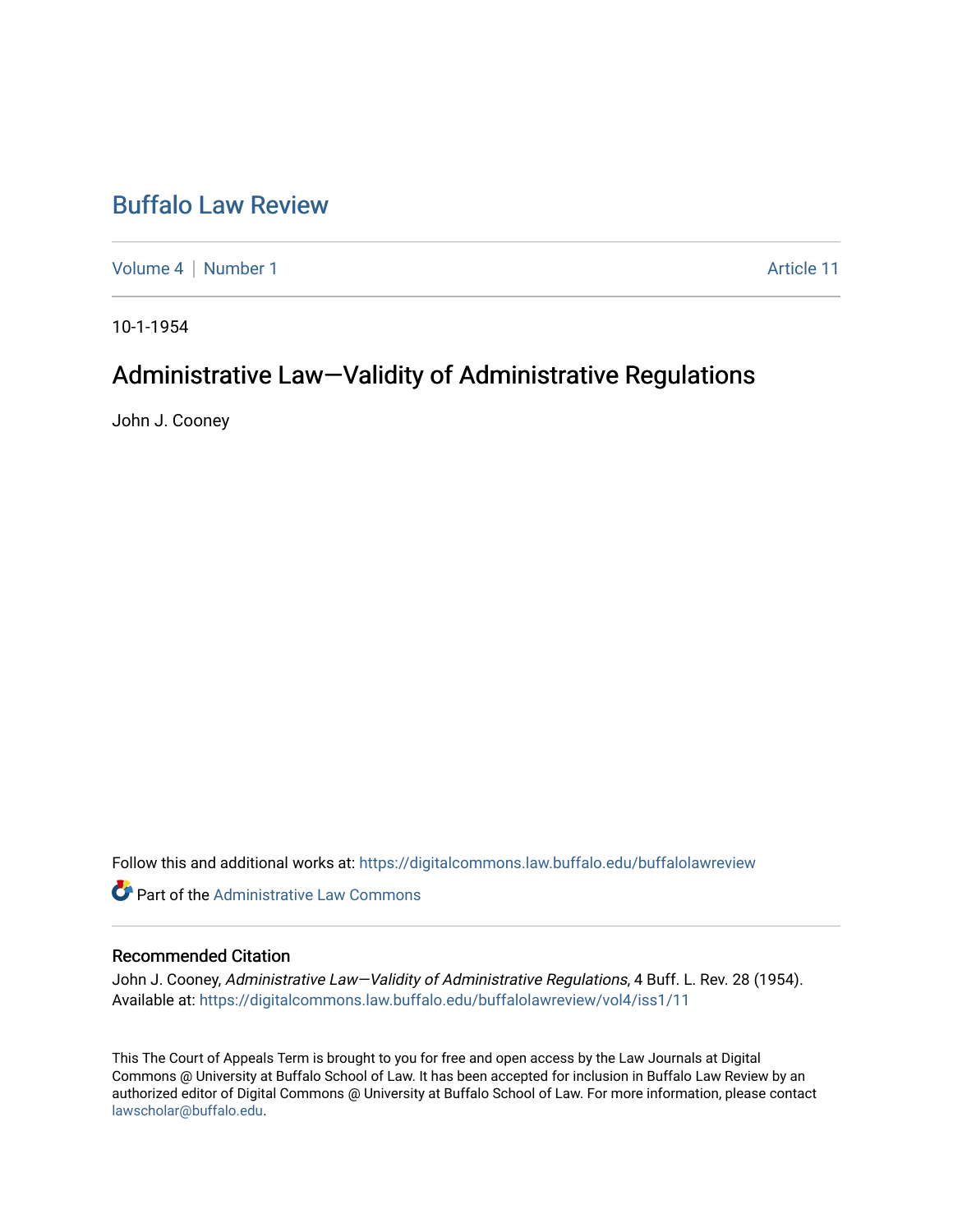#### *BUFFALO LAW REVIEW*

Judge Dye agreed with this holding but felt 'the subpoenas were unreasonable in calling for documents as far back as 1946, four years before petitioners first came under investigation.

#### *Validity of Administrative Regulations*

Administrative regulations fell afoul of the displeasure of the Court of Appeals in two cases decided at the last term. In *Gulf Oil Corp. v. Joseph,35* the regulations involved were those of the Comptroller of the City of New York as to the allocation formula to be used in cases where a gross receipt cannot in its entirety be subjected to a local tax by reason of the Commerce Clause of the United States Constitution.

Whether or not a city or state may include in the measure of its gross receipts tax, imposed for the privilege of doing business in the city or state, a share of the receipts from interstate sales which is properly attributable and allocable to the doing of business within the city or state is a question on which the Supreme Court of the United States has split time and time again, answering now in the affirmative, then in the negative.<sup>36</sup> The Court of Appeals has determined the question in the affirmative and has upheld such levies.<sup>37</sup>

The statute in point provides that where a gross receipt cannot be taxed in its entirety due to the Commerce Clause prohibition, the City Comptroller shall establish an allocation formula so that just that portion of the receipt which is attributable to business done in the city should be taxed.<sup>38</sup> In carrying out this mandate, the Comptroller promulgated regulations establishing an allocation formula based on the-proportion that property of the company within the city, wages and salaries paid within the city, and receipts attributable to city business, respectively, bear to these same factors in country-wide business.<sup>39</sup> These three factors are then averaged together and if the resultant average is above  $66\frac{2}{3}\%$ , it shall be reduced to that figure for purposes of allocation; if it is below  $33\frac{1}{3}\%$ , it shall be raised to that figure for purposes of allocation.<sup>40</sup> It was this latter provision that was objected to, petitioners' resultant average having been raised to 331/3% from a lower actual figure. The court held that the use of

**<sup>35.</sup>** *307* **N. Y. 342, 121 N. E. 2d 360 (1954). 36. See discussion in** *Constitution of the United States of America-Analysis and Interpretation* **(E. S. Corwin,** ed.) **202-208.**

*<sup>37.</sup> Olive Coat Co. v. McGoldrick,* **261 App.** Div. 1070, *27 N. Y.* **S. 2d 471 (1st Dep't 1941),** *aff'd 287* **N.** Y. **769,** 40 **N. E. 2d 642** (1942).

**<sup>38.</sup> NEW YORK CrrY ADmNISTRATIVE CODE** § RR **41-2.0(b),** § B **46-2.0(b).**

**<sup>39.</sup> NEW** YORK CITy **COMPTROLLER'S REGULATIONS Art. 211-I.** 40. *Ibid.*